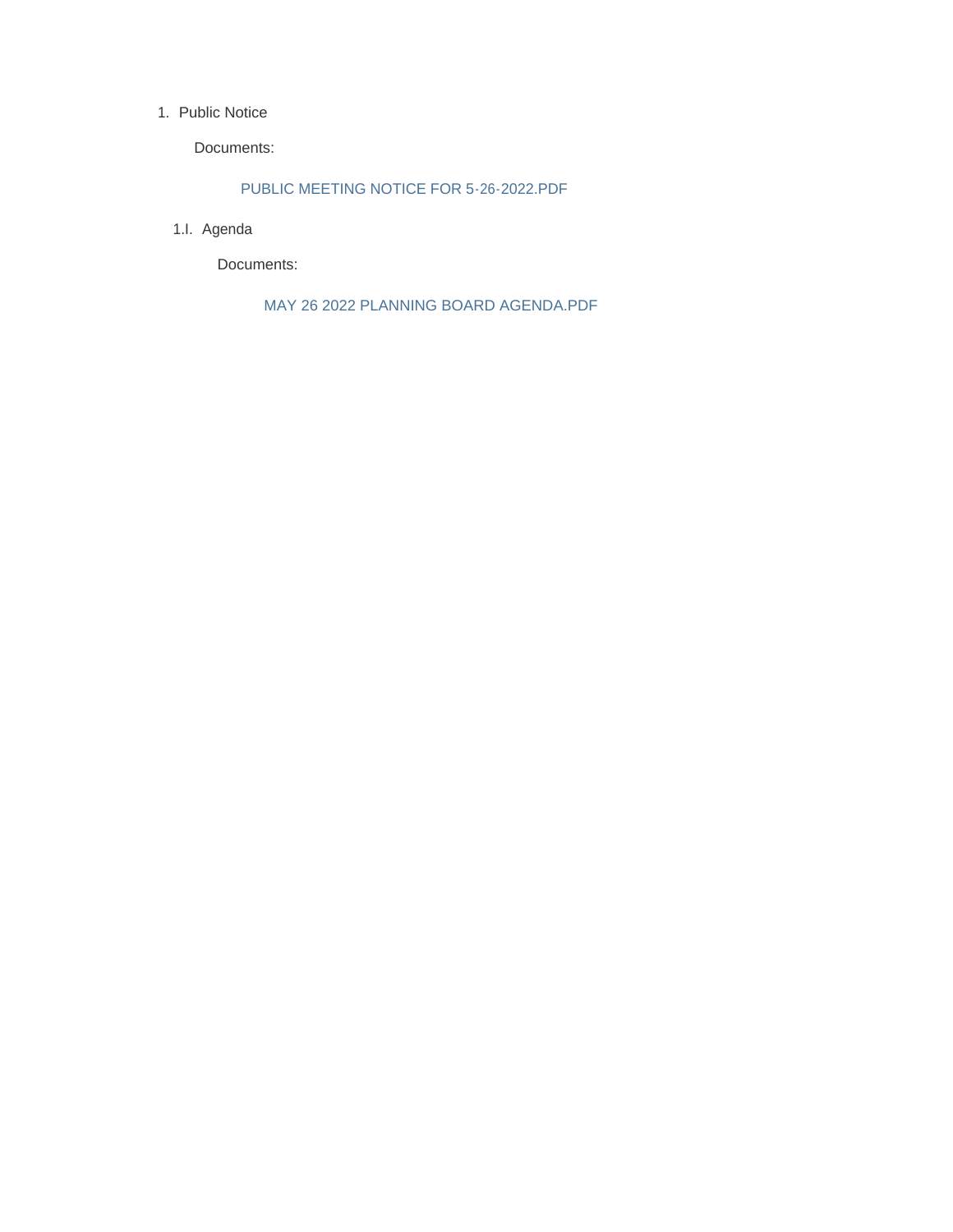### **PUBLIC NOTICE**

The Burke County Planning Board will hold a Public Meeting at **5:30 PM on May26, 2021** in the Commissioners Meeting Room/County Services Building located at **110 N. Green St. in Morganton, NC (Door E)**. At the meeting the Board will take public comment regarding the following matter:

**Rezoning Request - ZMA 2022-03** Applicant: Cynthia Johnson - A request to rezone a 5.2-acre parcel of land **from** the General Business (G-B) District **to** the Residential Two (R-2) District. Property ID (PIN# (2771896090) (REID# 8217). Address: 4164 Henry River Rd. Hickory, NC 28602.

**Rezoning Request ZMA 2022-04** Applicant: Nebo Crossing - A request to rezone a 3.53-acre parcel of land **from** the Residential Two (R-2) District **to** the Office - Institutional (O-I) Zoning District. Property ID (PIN# (1774277889) (REID# 20512). Address: 4035 Frank Whisnant Rd. Morganton, NC 28655.

**Major (Cluster-Lot) Subdivision Review:** Applicant Jumping Run Land, LLC. A request for **Final** Approval of Phase 1 of Lakeside Reserve Subdivision. Phase 1 of Lakeside Reserve will be a 228-lot subdivision located in the Icard Township of Burke County. A portion of the subdivision will front on Lake Rhodhiss. The property IDs for the subdivision are: (PIN#'s 2774165168 and 2764934552).

### **MEETING FORMAT**

The meeting will be an IN-PERSON MEETING. No virtual meeting will be held.

To manage COVID-19 concerns, masks are encouraged.

Alternatively, you may submit written comments and/or concerns regarding the proposed rezoning to: [peter.minter@burkenc.org.](mailto:peter.minter@burkenc.org)

OR

Burke County Community Development C/O County Planner P.O. Box 219 Morganton, NC 28680

Written comments must be received by 5:00pm on May 24, 2022.

Please contact Burke County Community Development at (828) 764-9030 with questions and/or if you need ADA accommodation.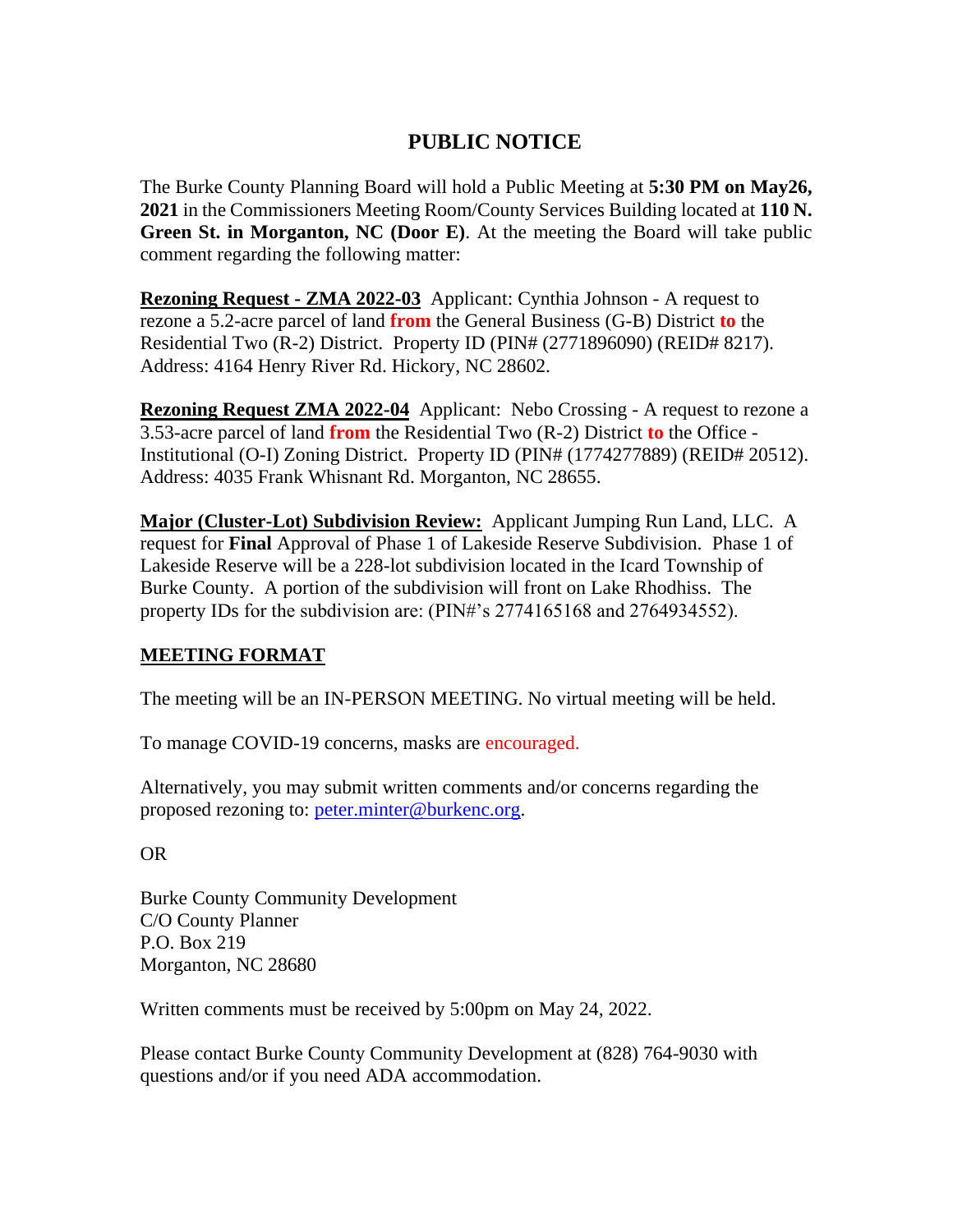

# AGENDA BURKE COUNTY PLANNING BOARD

# May 26, 2022 5:30 P.M. BURKE COUNTY SERVICES BUILDING MORGANTON, NORTH CAROLINA

- I. Call to Order
- II. Approval of Minutes: April 28, 2022
- III. Items for Decision:

**Rezoning Request - ZMA 2022-03:** Applicant: Cynthia Johnson - A request to rezone a 5.2-acre parcel of land **from** the General Business (G-B) District **to** the Residential Two (R-2) District. Property ID (PIN# (2771896090) (REID# 8217). Address: 4164 Henry River Rd. Hickory, NC 28602.

- *i. Report by Planning Department*
- *ii. Presentation by Applicant*
- *iii. Open Public Meeting / Close of Public Meeting*
- *iv. Board Action*

**Rezoning Request ZMA 2022-04** Applicant: Nebo Crossing - A request to rezone a 3.53-acre parcel of land **from** the Residential Two (R-2) District **to** the Office - Institutional (O-I) Zoning District. Property ID (PIN# (1774277889) (REID# 20512). Address: 4035 Frank Whisnant Rd. Morganton, NC 28655.

- *i. Report by Planning Department*
- *ii. Presentation by Applicant*
- *iii. Open Public Meeting / Close of Public Meeting*
- *iv. Board Action*

**Major (Cluster-Lot) Subdivision Review:** Applicant Jumping Run Land, LLC. A request for **Final** Approval of Phase 1 of Lakeside Reserve Subdivision. Phase 1 of Lakeside Reserve will be a 228-lot